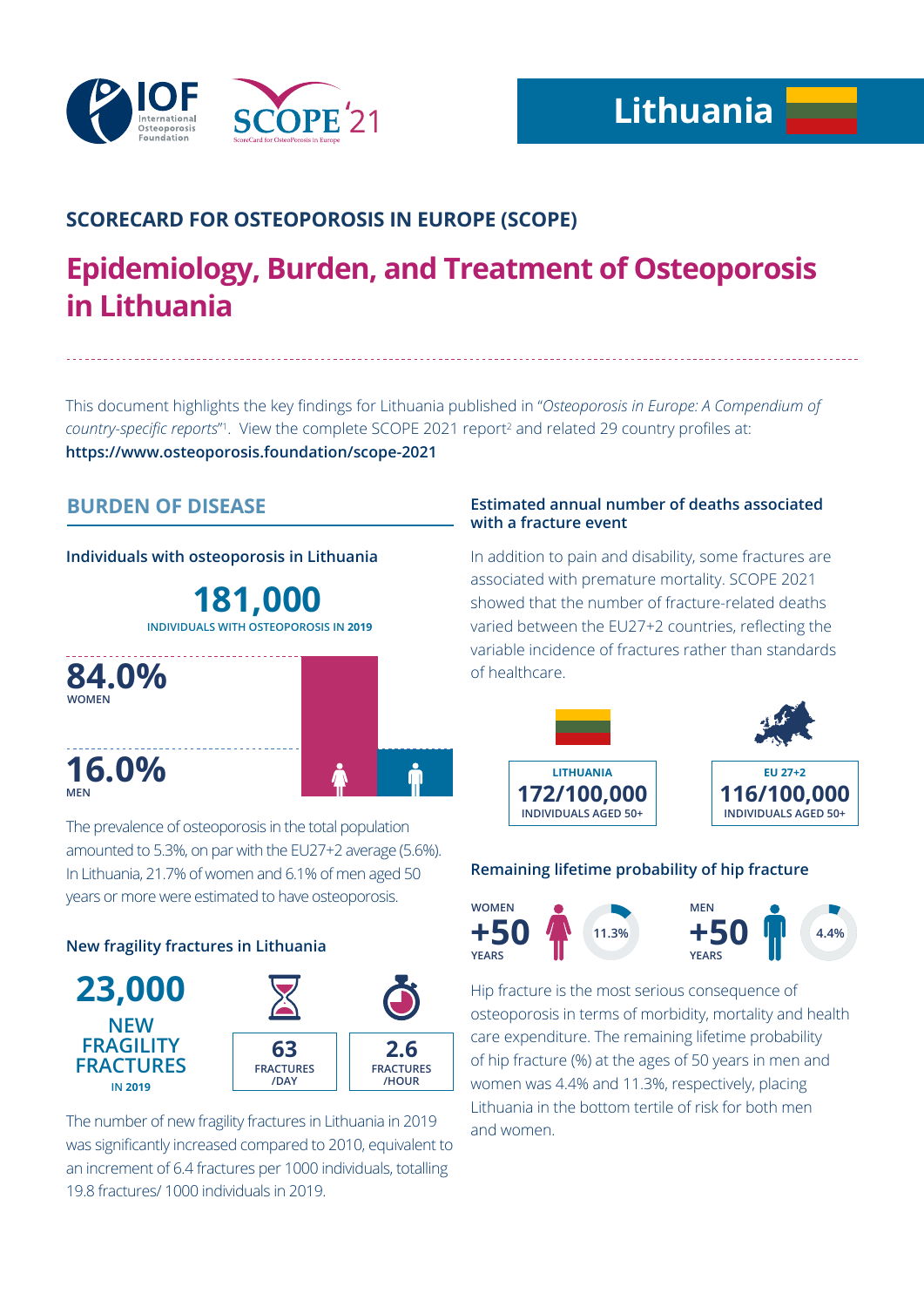

**THE NUMBER OF FRAGILITY FRACTURES IN LITHUANIA IS EXPECTED TO INCREASE BY MORE THAN 16% BETWEEN 2019 AND 2034, WITH A SUBSTANTIAL IMPACT ON THE HEALTHCARE BUDGET**

**"**

**Projected increase in the number of fragility fractures**





Age is an important risk factor for fractures. The Lithuanian population aged 50 years or more is projected to **decrease by 4.2%** between 2019 and 2034 , contrary to the EU27+2 average which will increase by 11.4%. However, the numbers of men and women aged 75 years or more are expected to increase significantly; 17.2% for men; 11.9% for women. Accordingly, the number and burden of fragility fractures are likely to increase.

#### **Healthcare cost of osteoporotic fractures**

The cost of osteoporotic fractures in Lithuania accounted for approximately 3.2% of healthcare spending (i.e., €91 million out of €2.75 billion in 2019), close to the EU27+2 average of 3.5%. These numbers indicate a substantial impact of fragility fractures on the healthcare budget.

| <b>Type of costs</b>                                                                    |                |
|-----------------------------------------------------------------------------------------|----------------|
| Direct cost of incident fractures                                                       | €53.1 million  |
| Ongoing cost resulting from fractures<br>in previous years (long-term disability costs) | €35.1 million  |
| Cost of pharmacological intervention<br>(assessment & treatment)                        | $£2.8$ million |
| <b>Total direct cost</b><br>(excluding the value of QALYs* lost)                        | $£91$ million  |

\*QALYs: Quality-Adjusted Life-Year – a multidimensional outcome measure that incorporates both the Quality (health-related) and Quantity (length) of life

In 2019, the average direct cost of osteoporotic fractures in Lithuania was €32.6/person, while in 2010 the average was €15.5/person (increase of 110.3%).

The 2019 data ranked Lithuania in 23rd place in terms of highest cost of osteoporotic fractures per capita in the surveyed 29 countries.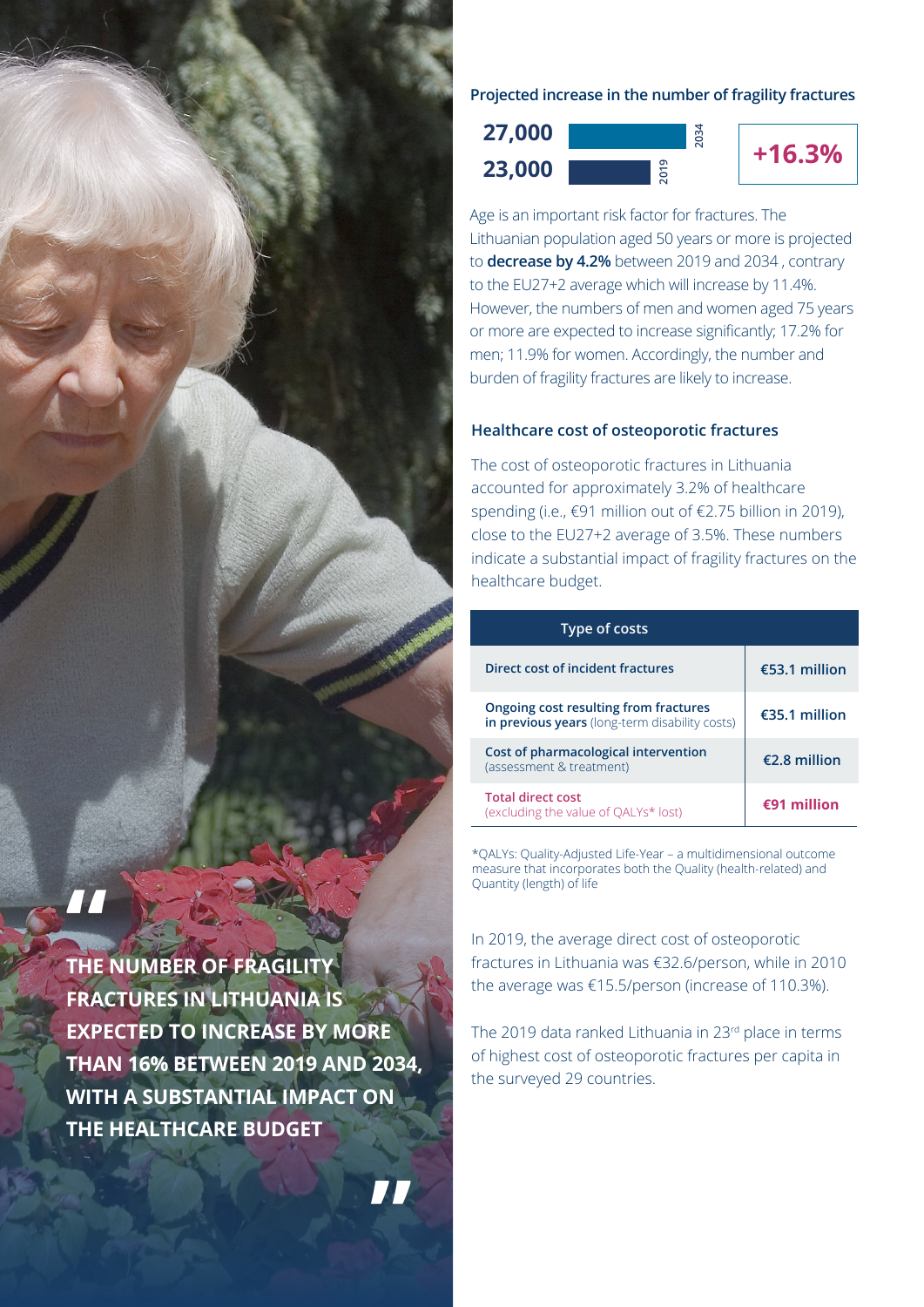# **POLICY FRAMEWORK**

**SERVICE PROVISION**

Documentation of the burden of disease is an essential prerequisite to determine if the resources are appropriately allocated in accordance with the country's policy framework for the diagnosis and treatment of the disease.

#### **Key measures of policy framework for osteoporosis in Lithuania**

| <b>Measure</b>                                           | Estimate                                                                       |
|----------------------------------------------------------|--------------------------------------------------------------------------------|
| <b>Established national fracture</b><br>registries       | Yes                                                                            |
| Osteoporosis recognised as<br>a specialty                | Yes                                                                            |
| <b>Osteoporosis primarily</b><br>managed in primary care | Yes                                                                            |
| Other specialties involved in<br>osteoporosis care       | Internal medicine, Geriatrics,<br>Endocrinology, Rheumatology,<br>Orthopaedics |
| Advocacy areas covered by<br>patient organisations       | Policy, Capacity, Peer support,<br>Research & Development                      |

National fracture registries were established in Lithuania which collect information on several fracture outcomes. However, high quality data on hip fracture rates were not available, even though the data were collected on a national basis and include more than only hip fracture data.

In Lithuania, osteoporosis and metabolic bone disease are recognised specialties. Furthermore, osteoporosis is recognised as a component of specialty training.

Advocacy by patient organisations can fall into four categories: policy, capacity building and education, peer support, research and development. For Lithuania, all of these areas were covered by a patient organisation.

The provision of medical services for osteoporosis was reviewed with certain key components, including reimbursement elements which may impair the delivery of healthcare.

#### **Service provision for osteoporosis in Lithuania**



Lithuania is one of the 12 (out of 27) countries that offered full reimbursement for osteoporosis medications.

The number of DXA units expressed per million of the general population amounted to 8.0 which puts Lithuania in 22<sup>nd</sup> place among the EU27+2.

In Lithuania, the estimated average waiting time for DXA amounted to 7 days ( $5<sup>th</sup>$  rank). The reimbursement for DXA was conditional and varied depending on the patient's condition.

National fracture risk assessment models such as FRAX® were available in Lithuania, as well as guidance on the use of fracture risk assessment within national guidelines.

Guidelines for the management of osteoporosis were available in Lithuania, including postmenopausal women specifically.

Fracture Liaison Services (FLS), also known as post-fracture care coordination programmes and care manager programmes provide a system for the routine assessment and management of patients who have sustained a low trauma fracture. However, no FLS was reported for Lithuania.

National quality indicators allow to measure the quality of care provided to patients with osteoporosis or associated fractures. However, no use of national quality indicators was reported for Lithuania.